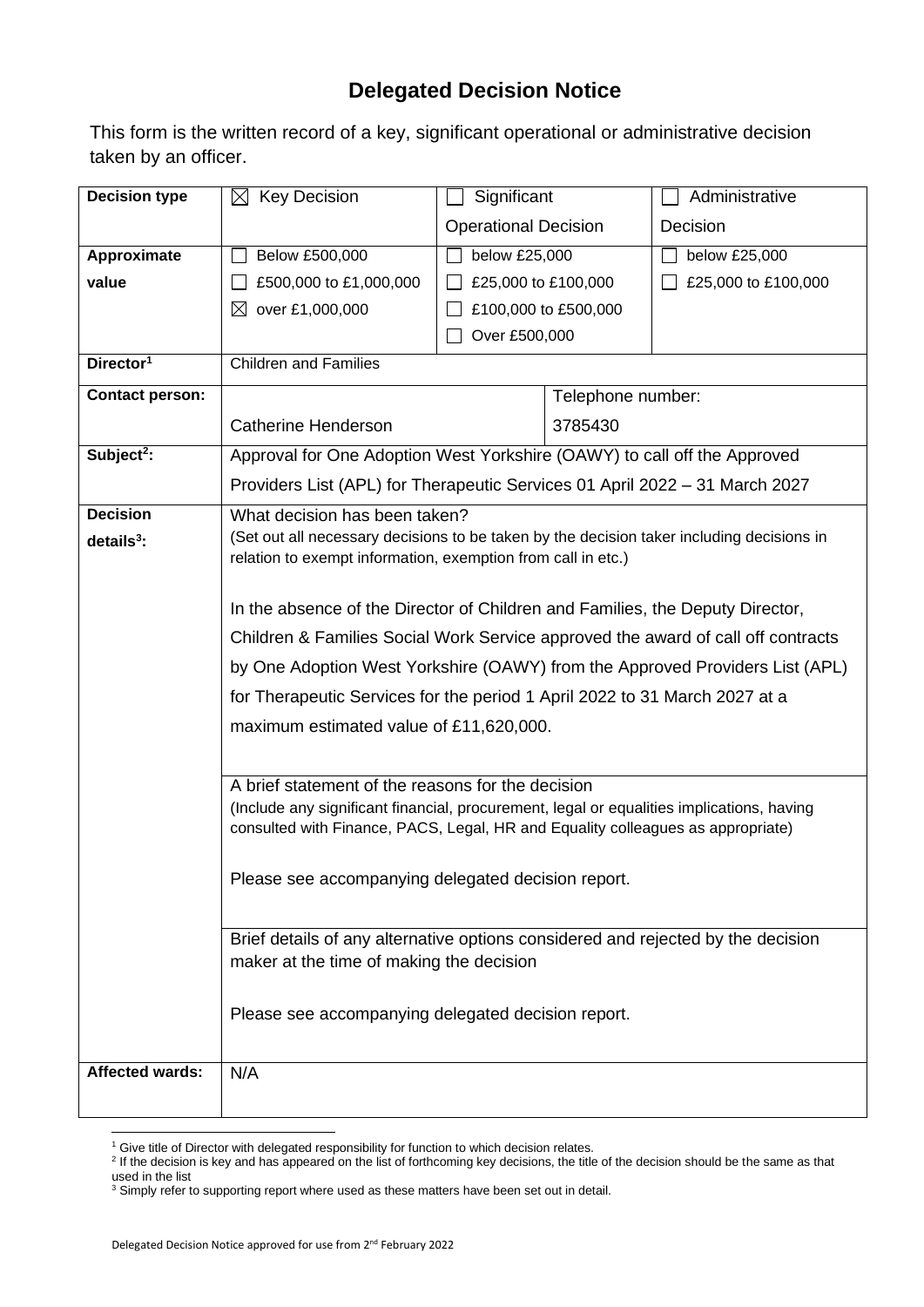| <b>Details of</b>          | <b>Executive Member</b>                                                             |  |  |  |  |
|----------------------------|-------------------------------------------------------------------------------------|--|--|--|--|
| consultation               | 15/02/2022                                                                          |  |  |  |  |
| undertaken <sup>4</sup> :  | <b>Ward Councillors</b>                                                             |  |  |  |  |
|                            |                                                                                     |  |  |  |  |
|                            | Chief Digital and Information Officer <sup>5</sup>                                  |  |  |  |  |
|                            |                                                                                     |  |  |  |  |
|                            | Chief Asset Management and Regeneration Officer <sup>6</sup>                        |  |  |  |  |
|                            | <b>Others</b>                                                                       |  |  |  |  |
|                            |                                                                                     |  |  |  |  |
| Implementation             | Officer accountable, and proposed timescales for implementation                     |  |  |  |  |
|                            |                                                                                     |  |  |  |  |
|                            | Head of Service, One Adoption West Yorkshire                                        |  |  |  |  |
|                            | Call Off contracts to be awarded from April 2022 onwards                            |  |  |  |  |
| List of                    | Date Added to List:- 07/03/2022                                                     |  |  |  |  |
| Forthcoming                | If Special Urgency or General Exception a brief statement of the reason why it is   |  |  |  |  |
| Key Decisions <sup>7</sup> | impracticable to delay the decision                                                 |  |  |  |  |
|                            |                                                                                     |  |  |  |  |
|                            | If Special Urgency Relevant Scrutiny Chair(s) approval                              |  |  |  |  |
|                            | Signature<br>Date                                                                   |  |  |  |  |
| <b>Publication of</b>      | If not published for 5 clear working days prior to decision being taken the reason  |  |  |  |  |
| report <sup>8</sup>        | why not possible:                                                                   |  |  |  |  |
|                            |                                                                                     |  |  |  |  |
|                            | If published late relevant Executive member's approval                              |  |  |  |  |
|                            | Signature<br>Date                                                                   |  |  |  |  |
| Call In                    | Is the decision available <sup>9</sup><br>$\boxtimes$ Yes<br>No                     |  |  |  |  |
|                            | for call-in?                                                                        |  |  |  |  |
|                            | If exempt from call-in, the reason why call-in would prejudice the interests of the |  |  |  |  |
|                            | council or the public:                                                              |  |  |  |  |
|                            |                                                                                     |  |  |  |  |
| Approval of                | Authorised decision maker <sup>10</sup>                                             |  |  |  |  |
| <b>Decision</b>            | Julie Longworth, Deputy Director, Children & Families Social Work Service           |  |  |  |  |
|                            |                                                                                     |  |  |  |  |
|                            |                                                                                     |  |  |  |  |

<sup>4</sup> Include details of any interest disclosed by an elected Member on consultation and the date of any relevant dispensation given.

<sup>&</sup>lt;sup>5</sup> See Officer Delegation Scheme (Executive Functions) CDIO must be consulted in relation to all matters relating to the Council's use of digital technology

<sup>&</sup>lt;sup>6</sup> See Officer Delegation Scheme (Executive Functions) CAMRO must be consulted in relation to all matters relating to the Council's land and buildings.

 $^7$  See Executive and Decision Making Procedure Rule 2.4 - 2.6. Complete this section for key decisions only

<sup>&</sup>lt;sup>8</sup> See Executive and Decision Making Procedure Rule 3.1. Complete this section for key decisions only

<sup>&</sup>lt;sup>9</sup> See Executive and Decision Making Procedure Rule 5.1. Significant operational decisions taken by officers are never available for call

in. Key decisions are always available for call in unless they have been exempted from call in under rule 5.1.3.

 $10$  Give the post title and name of the officer with appropriate delegated authority to take the decision.